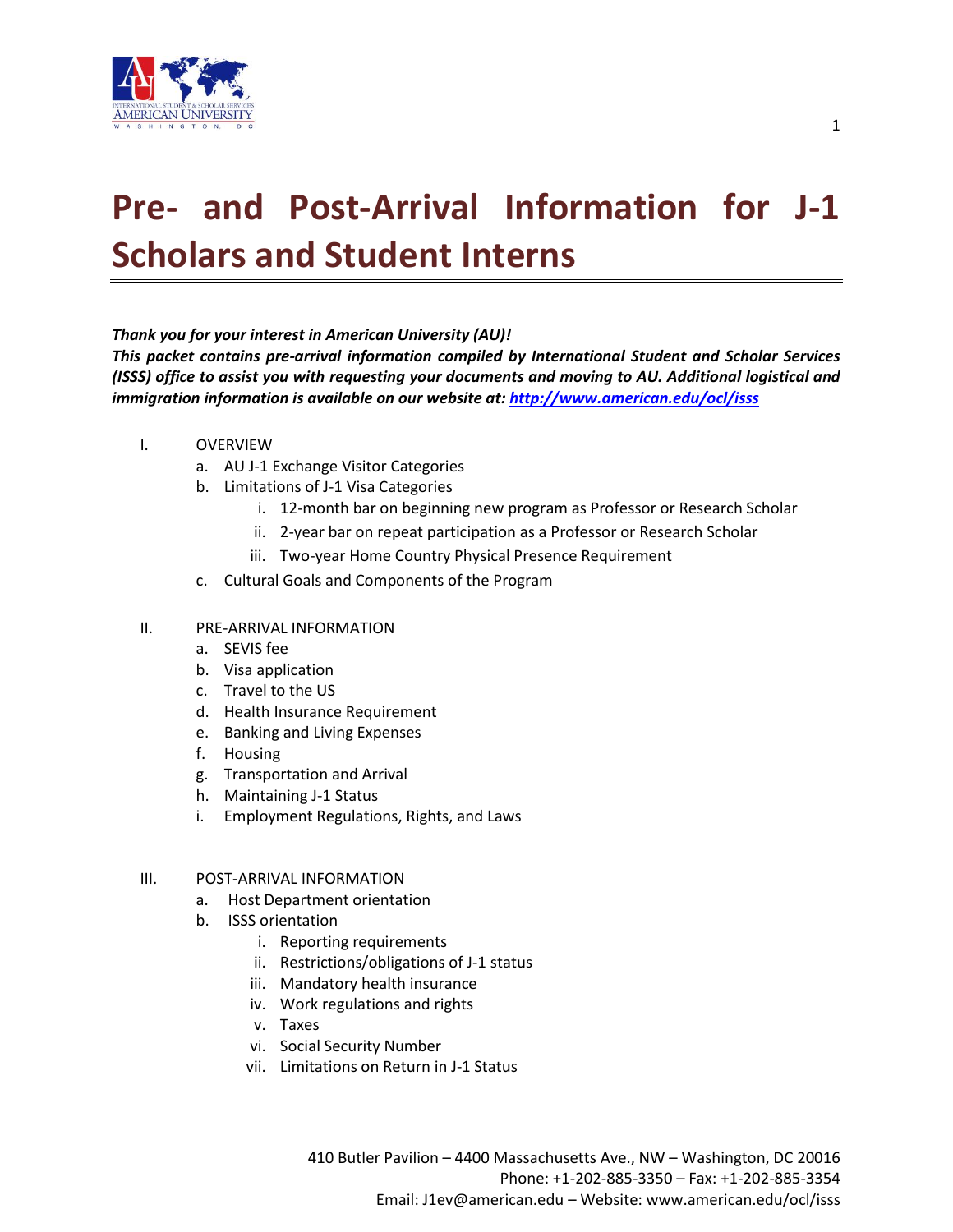

### **a) AU J-1 Exchange Visitor Categories**

AU is authorized by the U.S. Department of State to bring J-1 Exchange Visitors in the following six categories: Professor, Research Scholar, Short-term Scholar, Specialist, Students, and Student Intern. The following rules governing these categories should be given consideration prior to participation:

*[Professor](https://j1visa.state.gov/programs/professor) or [Research Scholar:](https://j1visa.state.gov/programs/research-scholar)* Minimum of Bachelor's degree with appropriate experience in the field is required. Minimum duration is 3 weeks, maximum is 5 years.

Limitations: If you have previously been in the US in J-1 or J-2 status for 6 months or more, you cannot begin a new exchange visitor program as a Professor or Research Scholar until 12 months after the end date (or completion date) of the previous J program (see "12-month bar" under "limitations" below). Additionally, if you have been in the US as a J-1 Research Scholar or Professor for any amount of time, and that program has ended, you may not return to the US as a J-1 Research Scholar or Professor for 24 months after end date or completion date of the previous program (see "24 month bar on repeat participation" under "limitations" below).

*[Short Term Scholar:](http://j1visa.state.gov/programs/short-term-scholar/)* A professor, research scholar or someone with similar education or accomplishments, who travels to the US to lecture, observe, consult, train, or demonstrate special skills. Minimum duration is 1 day, maximum is 6 months. No extension or change of category is possible.

*[Specialist:](http://j1visa.state.gov/programs/specialist/)* Specialists are experts in a field of specialized knowledge or skills who provide opportunities to increase the exchange of ideas with American counterparts, outside the categories of professor, research scholar, short term scholar and physicians. Minimum duration is 3 weeks, maximum is 1 year.

*[Student:](http://j1visa.state.gov/programs/college-and-university-student/)* For full course of study at an accredited institution. Duration of stay is limited to the length of the program of study.

*[Student Intern:](http://j1visa.state.gov/programs/intern/)* University/college students at foreign universities who intern with an AU faculty in residence, to fulfill a requirement of their home university.

#### **b) Limitations of J-1 Visa Categories**

#### **1. 12-month bar on beginning new program as Professor or Research Scholar**

If you were physically present in the US in J-1 or J-2 status for 6 months or more, you cannot begin a new exchange visitor program as a Professor or Research Scholar until 12 months after the end date (or completion date) of the previous J program.

Exceptions:

(A) J-1 Transfers: The 12-month bar is not applicable to those who will begin a program by transferring to a new program sponsor.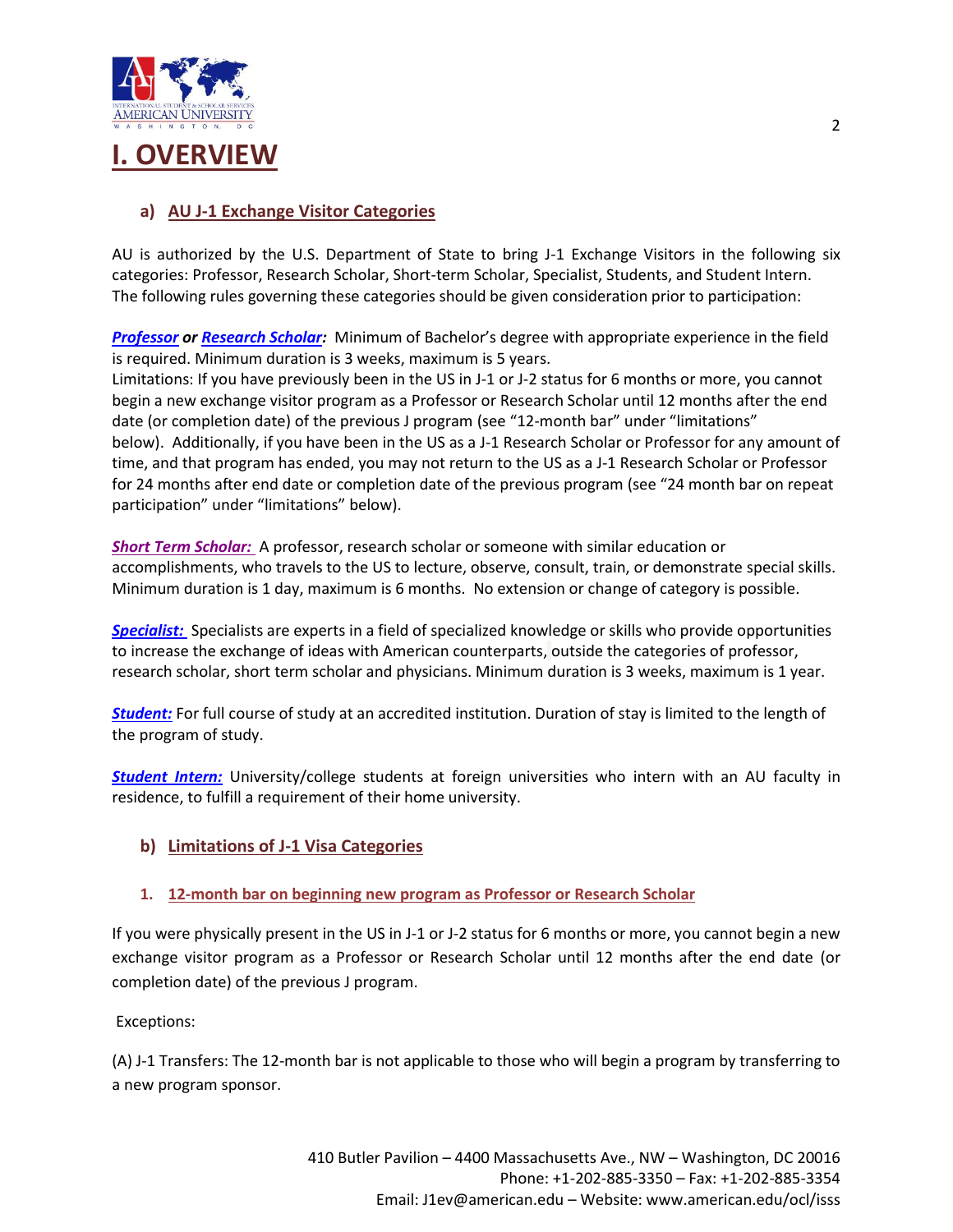

(B) Presence in J status of less than 6 months: Anyone whose prior physical presence in J status was of less than six months duration is exempt from the 12-month bar.

(C) Presence in J status as a Short Term Scholar: No time spent as a Short Term Scholar is counted as physical presence that triggers the 12-month bar under 22.C.F.R. 62.21.

### **2. 24 month bar on repeat participation as a Professor or Research Scholar:**

If you entered the United states under the Exchange Visitor Program as a Professor or Research Scholar, or you acquired such status while in the United States, and you have completed your J-1 program, you are not eligible for repeat participation as a Professor or Research Scholar for a period of two years following the end date of your program as identified in SEVIS.

#### **3. Two-year Home Country Physical Presence Requirement:**

Individuals in J-1 and J-2 status are subject to the two-year home residence requirement, also known as 212(e), if any of the following apply:

- Participation in the exchange program is financed, directly or indirectly, by the U.S. government or a foreign government.
- The skills the Exchange Visitor is coming to develop or exercise are in a field which the Exchange Visitor's home government requested be included on the State Department's skills list (skills in short supply in the home country); the list is available online at [https://travel.state.gov/content/travel/en/us-visas/study/exchange/waiver-of-the-exchange](https://travel.state.gov/content/travel/en/us-visas/study/exchange/waiver-of-the-exchange-visitor/exchange-visitor-skills-list.html)[visitor/exchange-visitor-skills-list.html](https://travel.state.gov/content/travel/en/us-visas/study/exchange/waiver-of-the-exchange-visitor/exchange-visitor-skills-list.html)
- The Exchange Visitor comes to the United States to receive graduate medical education or training.

Those who are subject to 212(e) must return to their home country for two years before they are eligible for the more permanent US visa categories (H-1B temporary worker, L-1 intra-company transfer, and Legal Permanent Resident status). They are also prohibited from requesting a change in immigration status from within the United States. At the time of the visa issuance, the Consular Officer will indicate whether or not a prospective J-1 or J-2 is subject to this requirement, both on the DS-2019 Form and on the visa stamp. More details on 212(e) and application for waiver can be found at the link below: [https://travel.state.gov/content/travel/en/us-visas/study/exchange/waiver-of-the-exchange](https://travel.state.gov/content/travel/en/us-visas/study/exchange/waiver-of-the-exchange-visitor.html)[visitor.html](https://travel.state.gov/content/travel/en/us-visas/study/exchange/waiver-of-the-exchange-visitor.html)

#### **c) Cultural Goals and Components of the Program**

The US Department of State has designed the J-1 exchange visitor program with the purpose of providing citizens of other countries with opportunities to participate in educational and cultural programs in the United States and return home to share their experiences. Programs are expected to promote exposure and interchange between exchange visitors and Americans so as to increase their mutual understanding of each other's society, culture, and institutions. In addition to the academic or professional goals of your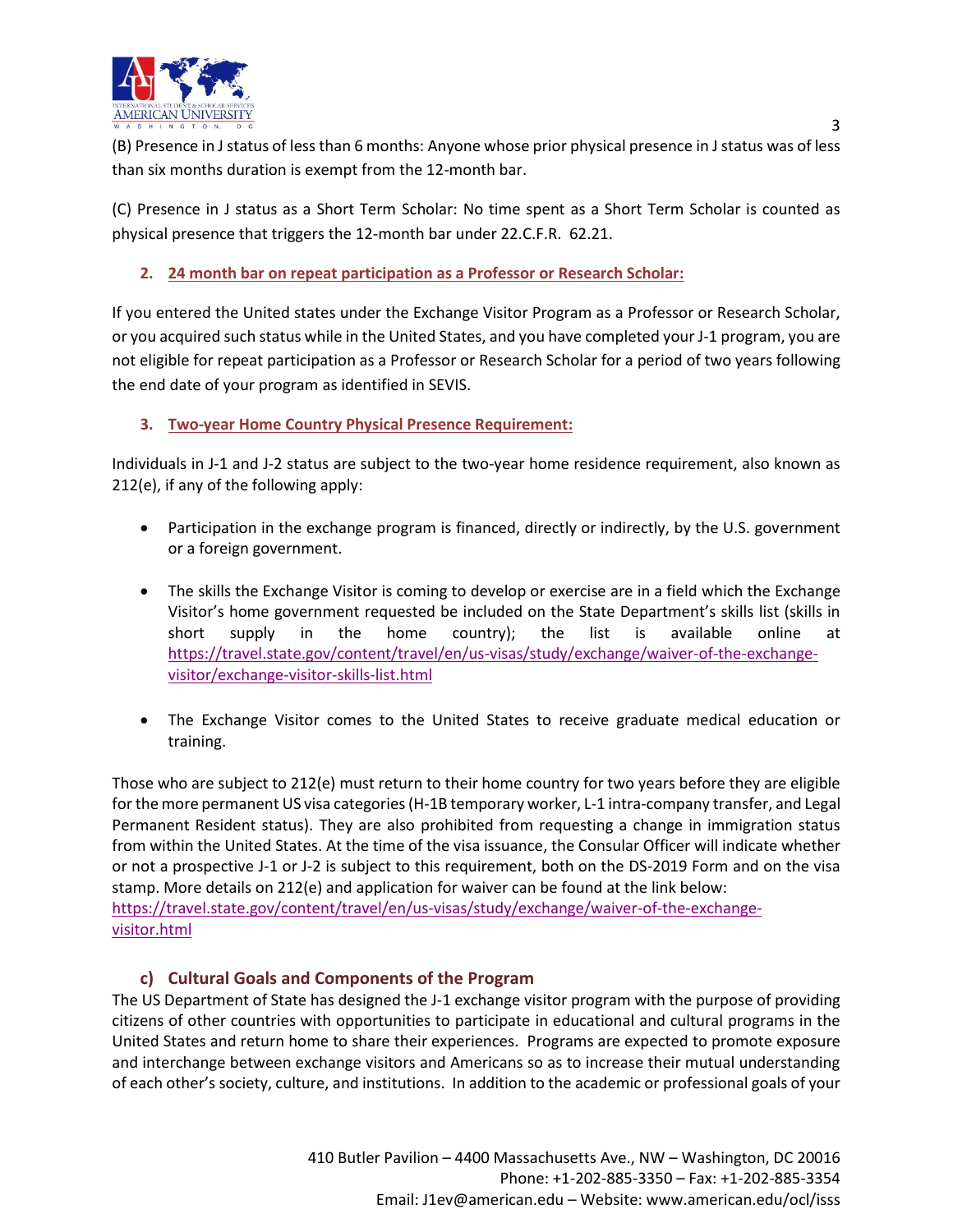

program, you will be expected to take advantage of opportunities for cultural exchange within the university and the wider community.

## **II. PRE-ARRIVAL**

Please work with the J-1 Coordinator in the Dean's office of the American University school or college that interests you. You will provide the J-1 Coordinator with your application form, financial documents, CV, proof of English proficiency, and other required documents. Once the documents have been reviewed, International Student & Scholar Services will issue a DS-2019 form, which the J-1 Coordinator will mail to you. You will also be provided with a letter from the Dean of Academic Affairs and other paperwork detailing your expected program activities while at American University, as well as employment information if applicable.

After receiving the DS-2019 Form, you will need to pay a one-time SEVIS fee required by the U.S. Department of Homeland Security (DHS) to fund the operation of the Student and Exchange Visitor Information System (SEVIS). The SEVIS fee is in addition to the visa application fee. The SEVIS fee should be paid directly to DHS at least 3 business days prior to your visa interview. J-2 dependents are not subject to the SEVIS fee.

### **a) SEVIS FEE**

After you receive your DS-2019 form, visit [www.fmjfee.com](http://www.fmjfee.com/) and complete Form I-901. Be sure to write your **name** exactly as it appears on your DS-2019 form, which should match the machine readable zone of your passport. Your **SEVIS Identification Number** can be found at the top right corner of your DS-2019 Form. It starts with an "N," followed by a 10 digit number. The **Program Number** can be found in Box 2.

- (a) Submit your payment electronically via credit card (Visa, MasterCard or American Express) OR
- (b) Mail the I-901 to the DHS address on the form, with the SEVIS fee paid by check, money order, or foreign draft drawn on a financial institution in the United States and payable in U.S. dollars.

Another person may make the payment on your behalf. We recommend paying online and printing your receipt for inclusion with your visa application. When you travel to the US, you should carry the I-901 payment receipt with your DS-2019 Form to show to the immigration officials at the port of entry.

### **b) VISA APPLICATION**

Following payment of the SEVIS fee, you will need to schedule an appointment at the U.S. Consulate for a visa interview. You must provide the following documents to the U.S. Consulate: DS-2019 Form (student interns must also bring the DS-7002), I-901 SEVIS fee payment receipt, passport, and any correspondence received from AU regarding your stay. If you will not be financially supported by AU **or** if AU is only providing a portion of your financial support, you must be prepared to show the Visa Officer at the U.S. Consulate proof of your financial support in the form of original documents. If your family members will be arriving with you, they should apply for their J-2 visas at the same time. If AU has not already issued separate DS-2019 Forms for them, please notify your J-1 Coordinator in the AU Dean's Office as soon as possible, as your dependents must have their own DS-2019 Forms. If your dependents will arrive after you, please contact ISSS [\(J1EV@american.edu\)](mailto:J1EV@american.edu) to discuss having their DS-2019s issued after your arrive.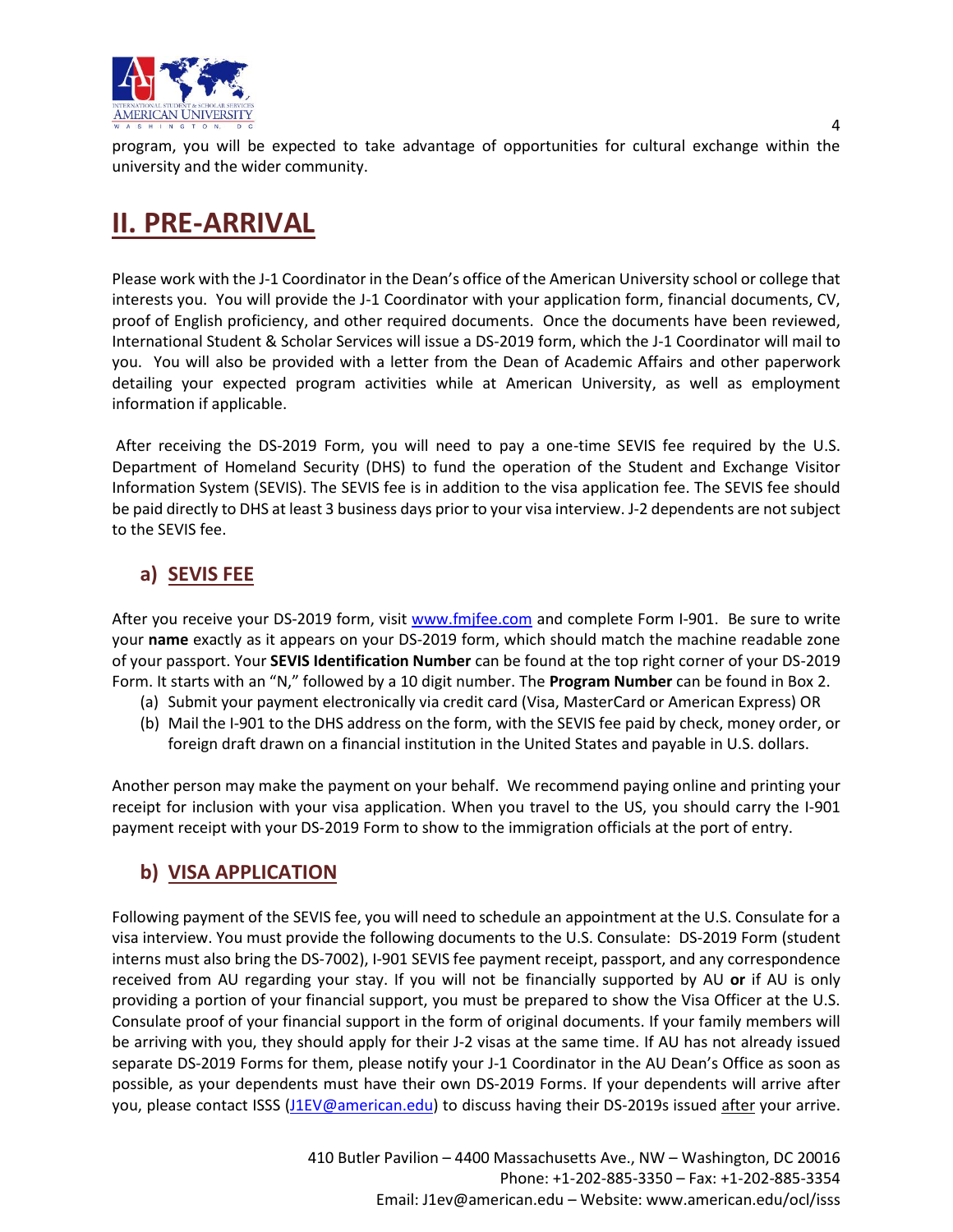

Please contact the U.S. Consulate nearest to you for information regarding the visa application procedures and fees for that post [\(https://www.usembassy.gov/](https://www.usembassy.gov/) ). Only citizens of **Canada** and **Bermuda** do not require a J-1 visa to enter the US in J-1 status, and can enter the US with a DS-2019 form (see [https://travel.state.gov/content/travel/en/us-visas/tourism-visit/citizens-of-canada-and-bermuda.html\)](https://travel.state.gov/content/travel/en/us-visas/tourism-visit/citizens-of-canada-and-bermuda.html).

**Intent to Return Home:** You will not be given a J-1 visa unless you can demonstrate to the U.S. Consular Officer that you intend to return to your country of citizenship or legal permanent residence after you have completed your J-1 program. Any statements made during the visa interview with the American Consul which cast doubt on your intentions of returning home may result in the denial of the visa. Although some consulates permit applications from third party nationals, it may be difficult to prove your non-immigrant intent if you do not apply for a visa in your home country.

### **c) TRAVEL TO THE UNITED STATES**

You may enter the United States up to 30 days prior to the start date on your DS-2019 Form. **You may not enter the United States after that start date**. At the U.S. port of entry, you will be asked to present your DS-2019 Form, passport, SEVIS I-901 fee payment receipt, and visa to the U.S. Immigration Inspector. Carry these documents in your carry-on bag, and not in your checked luggage. Be sure to examine the stamp in your passport before leaving the Immigration Inspector's desk to verify that it has been marked "J-1" and "D/S." These markings indicate that you have entered in J-1 immigration status (or J-2 immigration status for your accompanying dependents), for the duration of your status ("D/S").

In addition to your immigration-related documents, we also advise that you bring *certified copies* of the following documents with you to the US:

- $\Box$  Birth certificates for yourself and each member of your family
- $\Box$  Marriage certificate, if you are married
- $\Box$  Copies of diplomas and/or professional licenses with English translations
- $\Box$  Copies of vaccination records for yourself and your family, especially for any children who will attend school
- $\Box$  Another form of identification other than your passport (If you plan to apply for a Social Security number, please note that a passport that is less than one year old will not be accepted. If you have a new passport, you will be required to provide a second source of identification (original, not a copy) such as an identification card issued in your home country or an old passport.)

### **d) HEALTH INSURANCE REQUIREMENT:**

Medical expenses in the United States can be extremely costly. As an exchange visitor on a J-1 visa, you (and your dependents) are required to have health insurance during the entire J-1 program. Health insurance coverage must meet the State Department's J[-1 visa insurance requirements.](http://www.american.edu/ocl/isss/Incoming-Scholars-and-Student-Interns.cfm) Be sure to include the costs of this insurance in your budget calculations. You will be required to show proof of insurance when you arrive at the university. We recommend that you purchase insurance that covers you starting on the day that you arrive in the United States. Failure to maintain health insurance will prevent the issuance of any documents for travel, extensions, or transfer of your J-1 status. Please visit the ISSS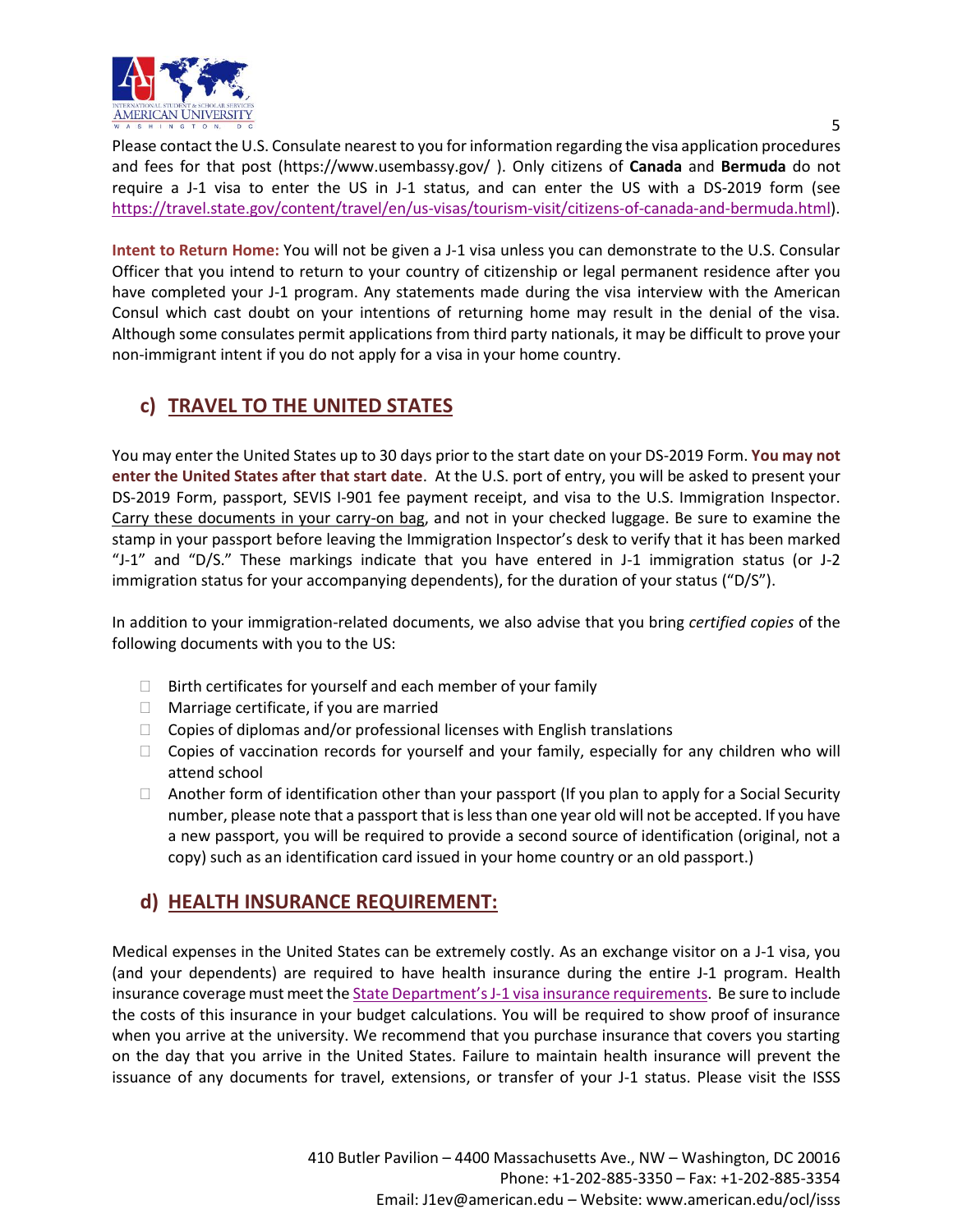

website at the link below for information about J-1 and J-2 insurance requirements and a list of insurance companies:<http://www.american.edu/ocl/isss/Incoming-Scholars-and-Student-Interns.cfm>

#### INSURANCE FROM HOME COUNTRY:

You may use insurance coverage from your home country only if it meets all of the requirements of the US Department of State. Be sure that the insurance company has a U.S. contact and telephone number, and can provide you with the financial rating information required by the Department of State. You should have written documentation in English for the dates of coverage, the company's financial rating, and the benefits covered, including the amount covered per day for hospitalization as well as proof of coverage in U.S. dollars. This information may be especially important if you are hospitalized.

#### PREGNANCY:

If applicable, you may also wish to verify that the insurance policy covers the birth of children in the United States. If you will not be paid by AU and you or your spouse is pregnant, you are advised to purchase health insurance in your home country. Ask whether your insurance company considers pregnancy a preexisting condition and will not cover the related expenses for anyone who is pregnant upon arrival in the United States, or on the start date of the insurance policy.

#### PURCHASING INSURANCE AFTER ARRIVAL IN US:

If you choose to purchase insurance after your arrival at AU, it is recommended that you obtain sufficient travel insurance (meeting the [Department of State insurance requirements\)](https://j1visa.state.gov/sponsors/how-to-administer-a-program/) before you travel to cover you during your first month in the US, since you are required to have insurance coverage for your entire J-1 program, and insurance obtained in the United States after your arrival may not cover you right away. You are required to prove that you have insurance from the start date of your DS-2019, but you should be sure you are covered from your arrival date in the U.S.

#### AU EMPLOYEES:

If you are to be paid by AU, you may be eligible to participate in one of the insurance plans offered by the University for its employees. Please discuss this option with the J-1 Coordinator in your host department during the process of obtaining a DS-2019.

### **e) BANKING & LIVING EXPENSES**

**Living Expenses:** Washington, D.C. is one of the most expensive areas in the United States. Therefore, you are required to demonstrate to AU and to the US Embassy that you have funds available of at least \$1600/month to support yourself PLUS an additional \$458/month for your spouse AND \$350/month for each additional dependent. Please note that these figures represent the bare minimum of funding needed to support yourself during your stay and do not allow for any luxuries.

If you do not yet have a U.S. bank account, you will need at least \$2,000 in traveler's checks or accessible using an ATM card and \$200 in cash upon arrival. This money will cover initial expenses such as taxi or bus fares, meals, overnight lodging, supplies, initial rent and security deposits and health insurance payments. Traveler's checks are immediately negotiable. International bank drafts are acceptable, but funds may take longer to become available. We strongly advise against carrying large amounts of cash. Foreign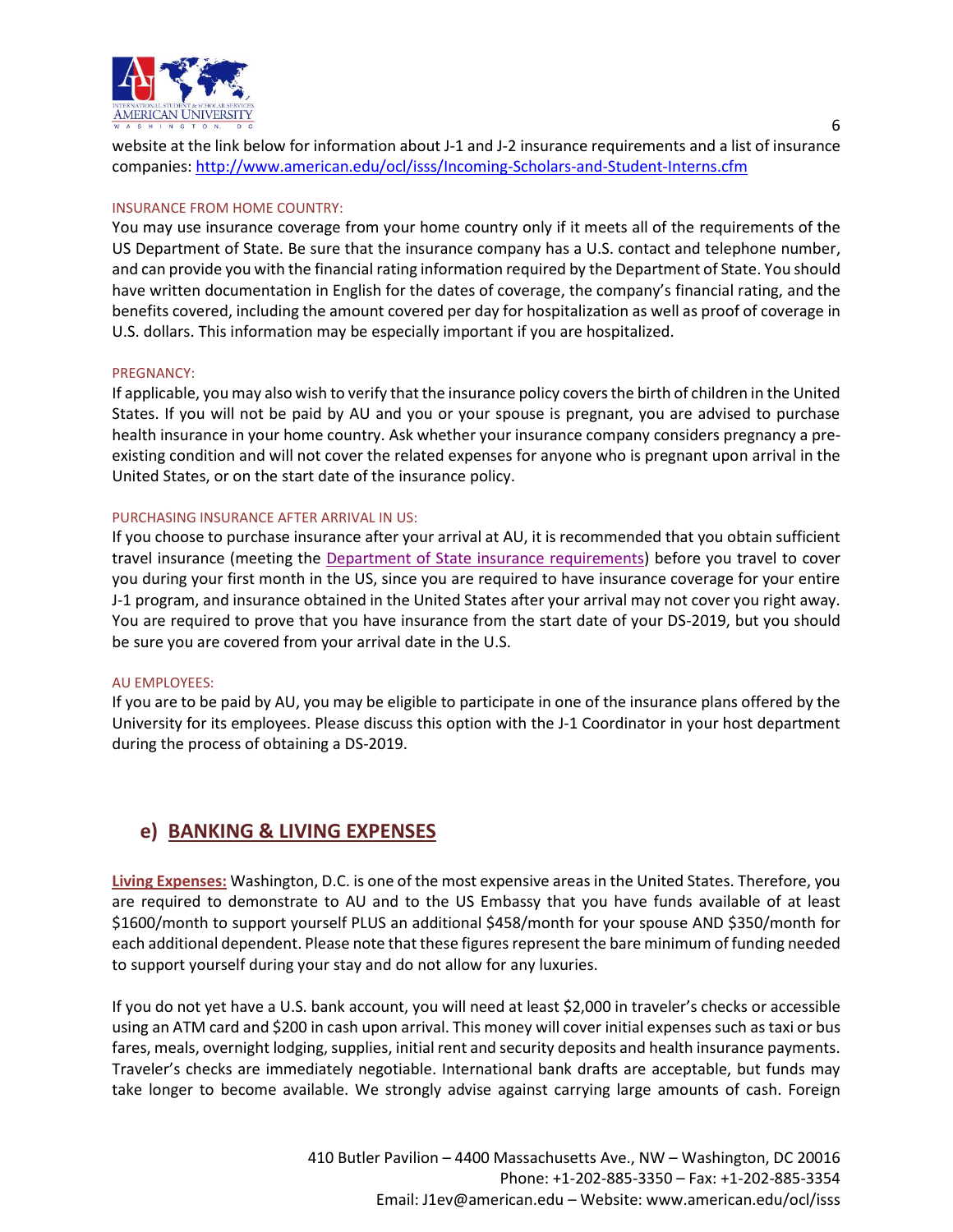

currency can be exchanged immediately at any of the airports in the Washington area and at most large banks. Banks in the area charge service fees for cashing foreign checks. Please ask your bank about daily limits on withdrawals by ATM.

**Bank Accounts:** We recommend you open a bank account as soon as you arrive. Using an international bank will facilitate the wiring of money. Service charges and interest rates vary. Foreign checks may require 4-6 weeks before funds become available at a U.S. bank. Traveler's checks are one way to make initial deposits. Two forms of identification are generally required to open an account. There is a branch of Capital One bank on the AU main campus and many other banks within walking distance of AU's main campus, Spring Valley Building, and Washington College of Law, as well as throughout the city.

**Wiring Money from Overseas:** After opening a bank account in the United States, you may transfer funds to your U.S. bank account from foreign banking institutions. Wire transfers may take up to 48 hours and require a fee. Please speak with a bank representative for more detailed instructions on wiring money from overseas.

### **f) HOUSING**

Housing in Washington, DC, is some of the most expensive in the US. You can see our current estimate of student housing and living expenses in Washington, DC, on our [cost guides page.](http://www.american.edu/ocl/isss/Cost-Guides.cfm) Note that these estimates are for student budgets, and expenses will be higher if you do not wish to share housing. Be sure to also consider the cost of transportation as you look at housing options. The [WMATA website](http://www.wmata.com/) includes a trip planner feature, where you can see the time and cost of bus and metro train transportation.

**Long-Term Housing:** Due to space limitations, AU is unfortunately not able to offer on-campus housing for scholars. We recommend that you DO NOT enter into a contract with any landlord for housing before arriving and viewing the property. However, it is helpful to begin to think about your budget and research properties before you arrive. The University maintains an Off-Campus Housing listing that may aid scholars in their search for housing. Please visit the link below for a listing of housing resources. [http://www.american.edu/ocl/housing/off-campus-services.cfm.](http://www.american.edu/ocl/housing/off-campus-services.cfm)

### **g) TRANSPORTATION AND ARRIVAL**

If possible we suggest that you plan to arrive in Washington, DC, during U.S. business hours, 9:00 am-5:00 pm, Monday through Friday, when most University offices and area businesses are open. Detailed information about Washington, DC, transportation options and additional arrival information is available on our website: [http://www.american.edu/ocl/isss/Transportation.cfm.](http://www.american.edu/ocl/isss/Transportation.cfm)

### **h) MAINTAINING J-1 STATUS**

Following are your responsibilities in order to maintain your J-1 status:

#### IMMIGRATION DOCUMENTS:

You are required to provide ISSS with a copy of your renewed passport and visas. The same requirement also applies to the accompanying J-2 dependents.

> 410 Butler Pavilion – 4400 Massachusetts Ave., NW – Washington, DC 20016 Phone: +1-202-885-3350 – Fax: +1-202-885-3354 Email: J1ev@american.edu – Website: www.american.edu/ocl/isss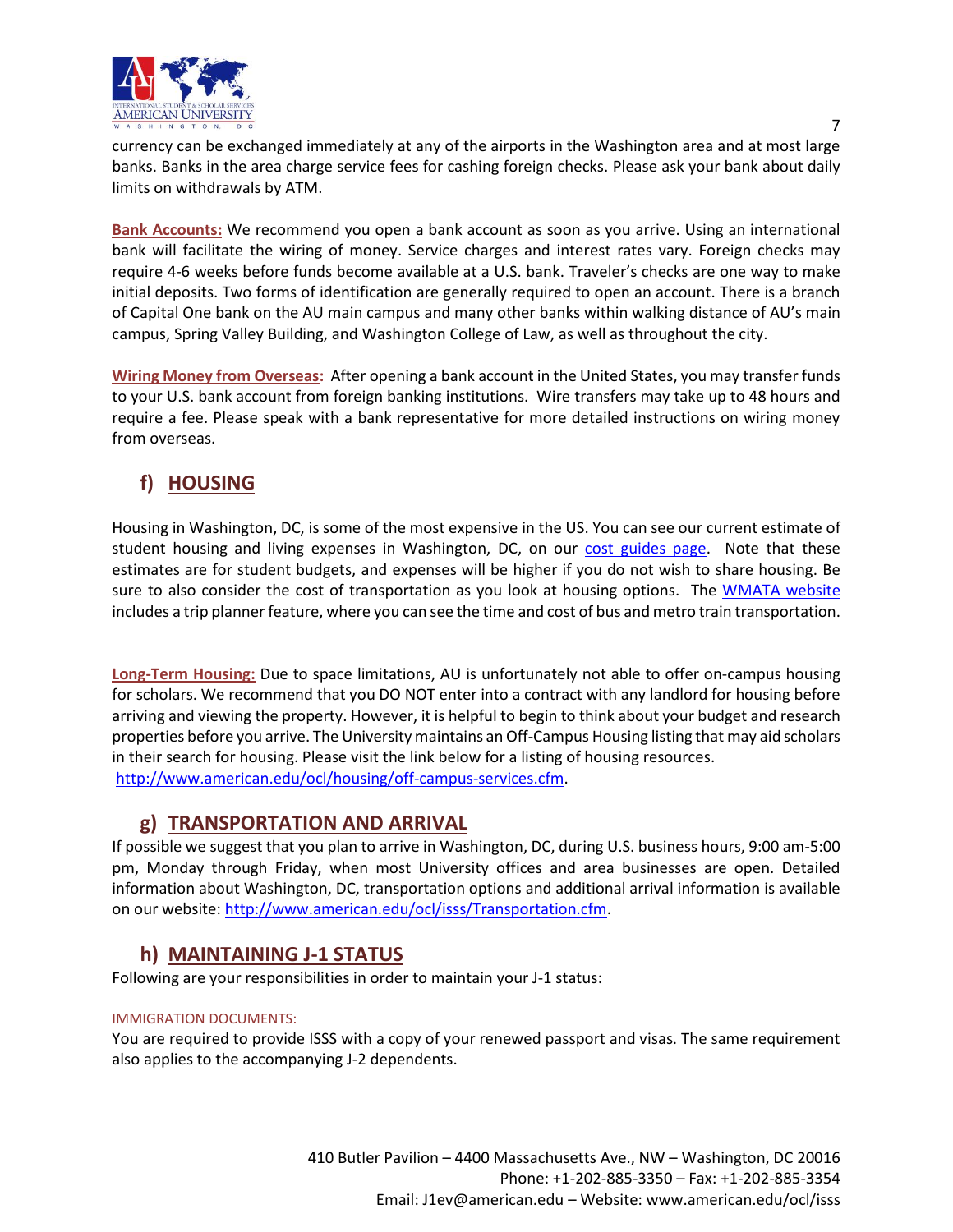

#### TRAVEL:

Before traveling outside the US you will need a travel signature from ISSS on your DS-2019. Failure to do so may jeopardize your ability to re-enter the United States. Any travel of 14 days or more requires a written [request for Out of Country status](https://www.american.edu/ocl/isss/upload/ev-out-of-country-form-2017.pdf) from host department and ISSS, and you must be able to show why this travel is necessary for completion of your J-1 program. Please note that J-2 dependents should not remain in the U.S. while you travel outside the U.S.

#### VISA RENEWAL:

If your J-1 visa expires you will be responsible for getting the appropriate documents to apply for a new visa to re-enter the U.S. the next time you travel overseas.

#### HEALTH INSURANCE REQUIREMENT:

As an exchange visitor on a J-1 visa, you (and your J-2 dependents) are required to have health insurance during your programs. Health insurance coverage must meet th[e US Department of State's requirements.](http://www.american.edu/ocl/isss/Incoming-Scholars-and-Student-Interns.cfm)

#### ADDRESS CHANGES:

Any change in US address must be reported to ISSS within 10 days in order to maintain your J-1 status. Update your address by logging on to *iEagle*. In the left menu, click on "J-1 Scholar & Student Intern" and then select "Address and Contact Update." Complete the form and submit.

#### EMPLOYMENT:

Acquire appropriate work authorization from ISSS before beginning any paid or unpaid work done in the US. This includes conferences and other activities outside American University. Please contact ISSS with any questions regarding work authorization options (if any) in your J-1 program.

#### EXTENSION OF DS-2019:

You must have a valid DS-2019 while in J-1 status at American University. If you wish to extend your program, please contact your host department J-1 coordinator with your [extension request](https://www.american.edu/ocl/isss/upload/ev-program-extension-form.pdf) at least 4 weeks prior to the DS-2019 expiration date.

#### DEPARTURE:

Leave the US within 30 days of the end of your DS-2019 or the program end date (whichever is earlier). Please notify your host department and ISSS immediately if you or any of your J-2 dependents leave the US permanently before the program end date listed on the DS-2019, so your immigration record can be updated.

### **i) EMPLOYMENT REGULATIONS, RIGHTS, AND LAWS**

All scholars in J-1 visa status sponsored by AU must understand and abide by the laws governing this particular nonimmigrant status. Working without authorization is a serious violation of J-1 status. Appropriate work authorization must be acquired from ISSS before beginning any paid or unpaid work done in the US. Please contact ISSS at [J1EV@american.edu](mailto:J1EV@american.edu) or 202-885-3350 for guidance any time employment opportunities arise.

In order to maintain your legal status in the United States, it is important to consult an expert on all matters of payment, reimbursement, and employment. The information listed below is only a general guide.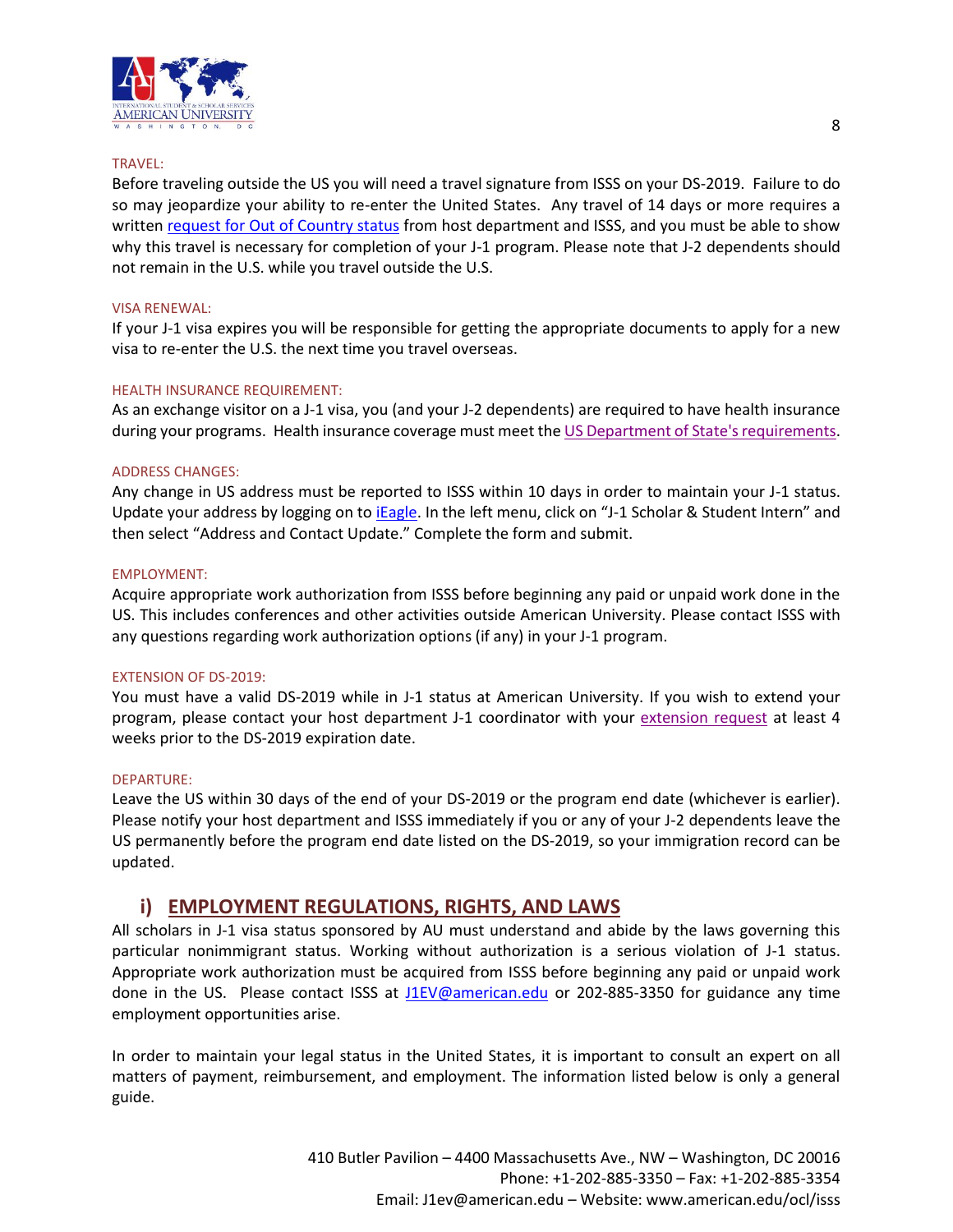

Non-immigrants holding a DS-2019 Form that was issued by AU may teach or do research only in the field or area listed in box 4 of the DS-2019 and only for AU. Any payment received from AU for work in an unrelated field would be considered unauthorized employment. Any payment received from an outside entity (even if the work is performed on the AU campus) is unauthorized employment unless you are granted specific, written permission from an ISSS Advisor (see below). It is the responsibility of all nonimmigrants in the United States to know and follow immigration regulations related to employment. The responsibility of accepting any type of employment that does not meet regulatory requirements, even if offered by an AU department or faculty member, will fall solely on the J-1 visiting scholar. ss

According to the regulations governing the J-1 visa status, Professors and Research Scholars may participate in occasional lectures and short term consultations outside of AU if allowed by the Responsible Officer or Alternate Responsible Officer of the J-1 program at AU in ISSS.

If you are employed as part of your J-1 program, it is important that you understand that you have rights in the US and can get help if you encounter problems. For example, if you are employed in the US, you have the following rights: be treated and paid fairly; not to be held in a job against your will; to keep your passport and other identification documents in your possession; to report abuse without retaliation; to request help from unions, immigrant and labor rights groups and other groups; and to seek justice in U.S. courts. The US Department of State's [Rights and Protections for Temporary Workers](https://travel.state.gov/content/travel/en/us-visas/visa-information-resources/temporary-workers.html) website has information in a number of languages about employee rights and protections. Please review the [Wilberforce Rights Protections](https://travel.state.gov/content/dam/visas/LegalRightsandProtections/Wilberforce/Wilberforce-ENG-100116.pdf) and Resources Pamphlet, and other information regarding your rights and protections.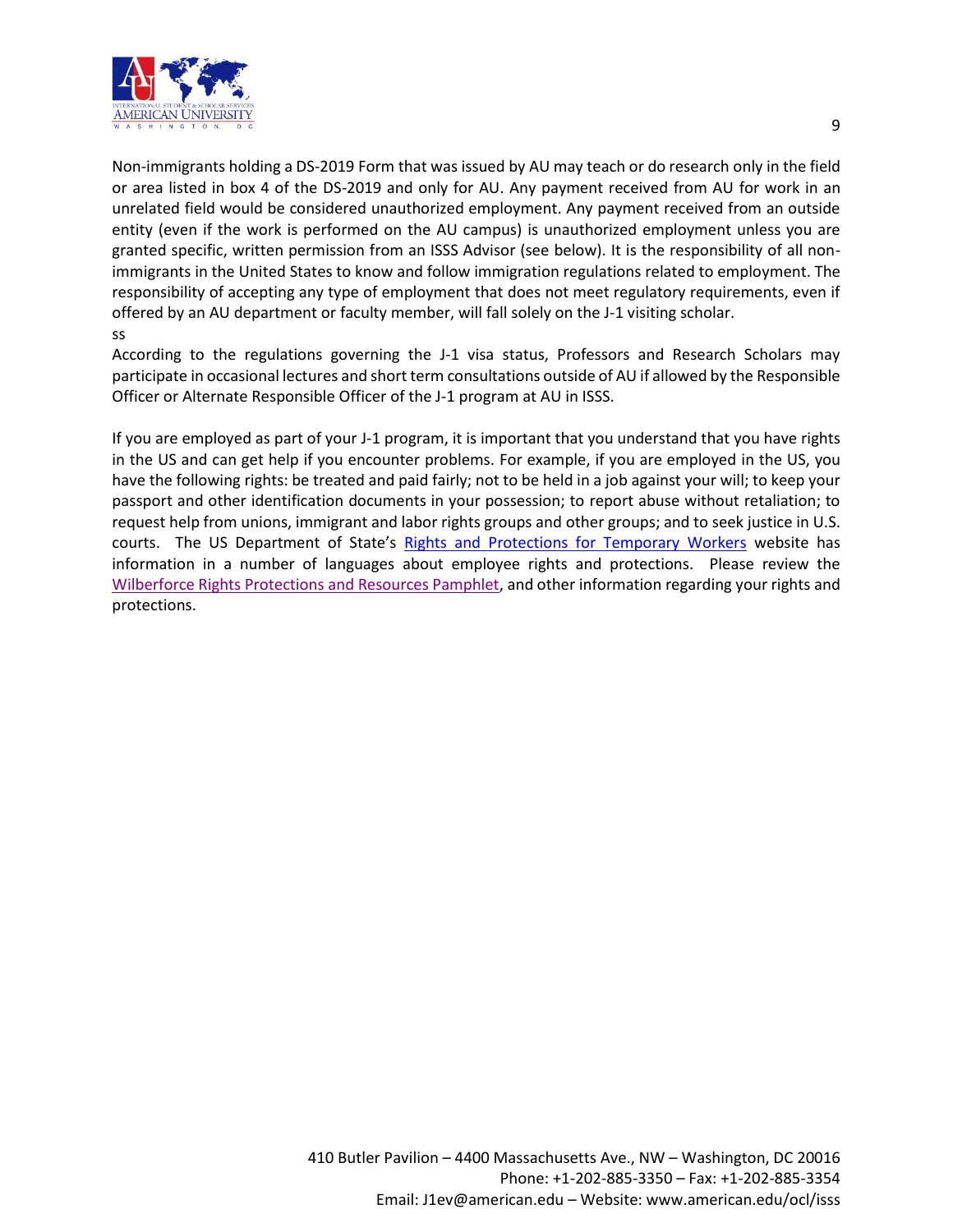

Welcome to American University! Following is information about your next steps to complete, and information to review for a successful start to your J-1 program. Please contact ISSS at [J1EV@american.edu](mailto:J1EV@american.edu) with any questions.

### **a) HOST DEPARTMENT ORIENTATION**

To meet the requirements of the US Department of State (DOS), when you first arrive, please meet first with the J-1 Coordinator in your host department:

- 1. Meet the J-1 coordinator in your host department/school. The coordinator will help you set up your account in the AU portal, and update your US address and insurance information in the university's records.
- 2. The host department will also provide your orientation in the following areas (as required by the Department of State):
	- a. Library
	- b. Technology
	- c. Cultural adjustment
	- d. Other University Resources

### **b) ISSS ORIENTATION**

### 1. REPORTING REQUIREMENTS FOR EXCHANGE VISITORS

ISSS must confirm your arrival with Immigration within 30 days of the start date of your DS-2019 in order for you to remain legally in the United States. If your J-1 program is shorter than 30 days, we must confirm your arrival immediately after you arrive.

When you first arrive in the US and meet the J-1 Coordinator in your host department, the coordinator will bring you to ISSS for clearance, which requires updating your US address and copying the following documents:

- a. The processed DS- 2019 form
- b. Passport with J-1 visa
- c. [I-94](https://i94.cbp.dhs.gov/I94/)
- d. Proof of health insurance

Failure to do so may jeopardize your immigration status.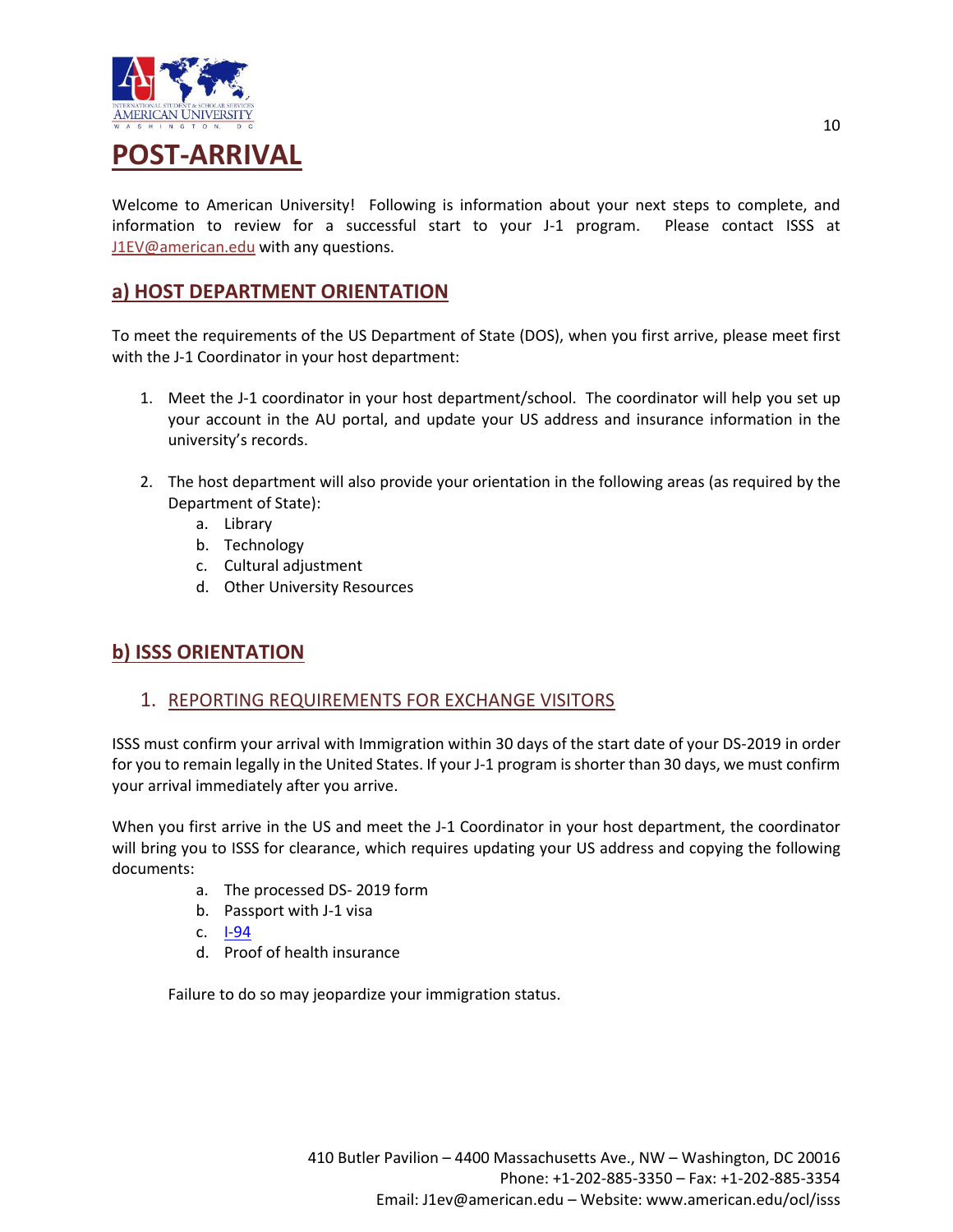

### 2. RESTRICTIONS/OBLIGATIONS OF J-1 STATUS

Following is a reminder of your responsibilities in order to maintain your J-1 status:

#### IMMIGRATION DOCUMENTS:

You are required to provide ISSS a copy of your passport and visa. The same requirement also applies to the accompanying J-2 dependents. Submit these documents by logging on to [iEagle.](https://ieagle.american.edu/) In the left menu, click on "J-1 Scholar & Student Intern" and then select "Passport & Visa Update." Complete the form and submit.

#### TRAVEL:

Before traveling outside the US you will need a travel signature from ISSS on your DS-2019. Failure to do so may jeopardize your ability to re-enter the United States. Any travel of 14 days or more requires a writte[n request for Out of Country status](https://www.american.edu/ocl/isss/upload/ev-out-of-country-form-2017.pdf) from host department and ISSS, and you must be able to show why this travel is necessary for completion of your J-1 program. Please note that J-2 dependents should not remain in the U.S. while you travel outside the U.S.

#### VISA RENEWAL:

If your J-1 visa expires you will be responsible for getting the appropriate documents to apply for a new visa to re-enter the U.S. the next time you travel overseas.

#### HEALTH INSURANCE REQUIREMENT:

As an exchange visitor on a J-1 visa, you (and your J-2 dependents) are required to have health insurance during your programs. Health insurance coverage must meet th[e US Department of State's requirements.](http://www.american.edu/ocl/isss/Current-Scholars-and-Student-Interns.cfm)

#### ADDRESS CHANGES:

Any change in US address must be reported to ISSS within 10 days in order to maintain your J-1 status.

#### INFORM ISSS OF CHANGES IN FUNDING OR PROGRAM:

By entering the country in J-1 visa status, you accept the responsibility of meeting the terms and conditions stated on the DS-2019 Form. Your admission into the United States is for the sole purpose stated in section 4 of the DS-2019. Please notify ISSS of any change in the source of your funding, the nature of your work or research, or your sponsoring institution. Failure to notify ISSS of any of these changes may jeopardize your immigration status.

#### EMPLOYMENT OPPORTUNITIES OUTSIDE AU:

Acquire appropriate work authorization from ISSS before beginning any paid or unpaid work done in the US or opportunities like conferences and presentations outside AU. Please contact ISSS with any questions regarding work authorization options (if any) in your J-1 Program.

#### EXTENSION OF DS-2019:

You must have a valid DS-2019 while in J-1 status at American University. If you wish to extend your program, please contact your host department J-1 coordinator with your [extension request](https://www.american.edu/ocl/isss/upload/ev-program-extension-form.pdf) at least 4 weeks prior to the DS-2019 expiration date.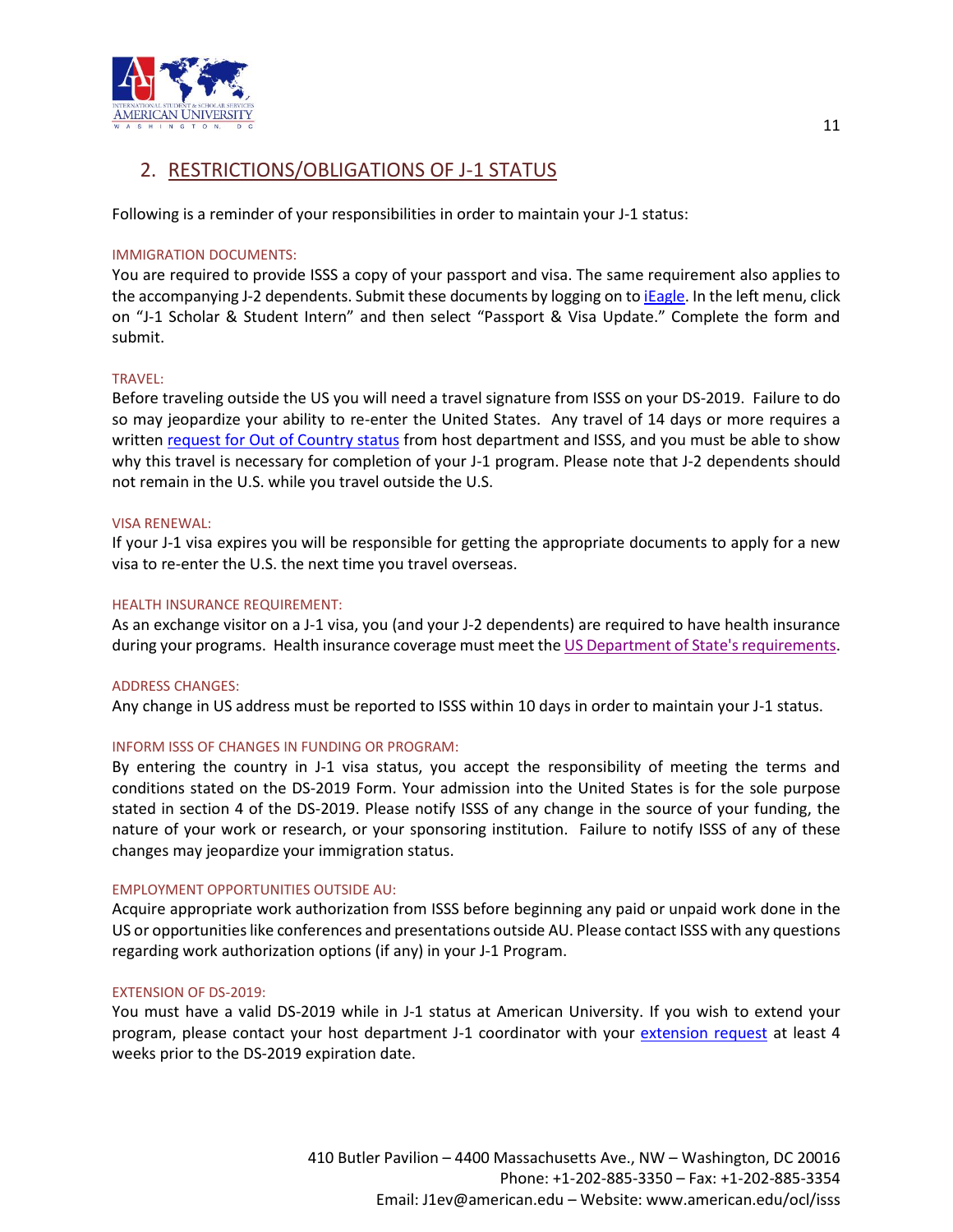

#### DEPARTURE:

Leave the US within 30 days of the end of your DS-2019 or the program end date (whichever is earlier). Please notify your host department and ISSS immediately if you or any of your J-2 dependents leave the US permanently before the program end date listed on the DS-2019, so your immigration record can be updated.

### 3. MANDATORY HEALTH INSURANCE

U.S. Federal regulations require Exchange Visitors to obtain health insurance for themselves and any J-2 dependents for the entire length of stay in the United States. AU requires all scholars to provide proof of insurance coverage upon arrival in the United States. The requirements are outlined, along with links to several insurance companies, on the ISSS website at: [http://www.american.edu/ocl/isss/Current-](http://www.american.edu/ocl/isss/Current-Scholars-and-Student-Interns.cfm)[Scholars-and-Student-Interns.cfm](http://www.american.edu/ocl/isss/Current-Scholars-and-Student-Interns.cfm)

Failure to maintain health insurance will prevent the issuance of any documents for travel, extensions, or transfer of your J-1 status.

### 4. WORK REGULATIONS & RIGHTS

All scholars in J-1 visa status sponsored by AU must understand and abide by the laws governing this particular nonimmigrant status. Working without authorization is a serious violation of J-1 status. Appropriate work authorization must be acquired from ISSS before beginning any paid or unpaid work done in the US. Please contact ISSS at J1EV@american.edu or 202-885-3350 for guidance any time employment opportunities arise.

In order to maintain your legal status in the United States, it is important to consult an expert on all matters of payment, reimbursement, and employment. The information listed below is only a general guide.

Non-immigrants holding a DS-2019 Form that was issued by AU may teach or do research only in the field or area listed in box 4 of the DS-2019 and only for AU. Any payment received from AU for work in an unrelated field would be considered unauthorized employment. Any payment received from an outside entity (even if the work is performed on the AU campus) is unauthorized employment unless you are granted specific, written permission from an ISSS Advisor (see below). It is the responsibility of all nonimmigrants in the United States to know and follow immigration regulations related to employment. The responsibility of accepting any type of employment that does not meet regulatory requirements, even if offered by an AU department or faculty member, will fall solely on the J-1 visiting scholar.

According to the regulations governing the J-1 visa status, Professors and Research Scholars may participate in occasional lectures and short term consultations outside of AU if allowed by the Responsible Officer or Alternate Responsible Officer of the J-1 program at AU in ISSS.

If you are employed as part of your J-1 program, it is important that you understand that you have rights in the US and can get help if you encounter problems. For example, if you are employed in the US, you have the following rights: be treated and paid fairly; not to be held in a job against your will; to keep your passport and other identification documents in your possession; to report abuse without retaliation; to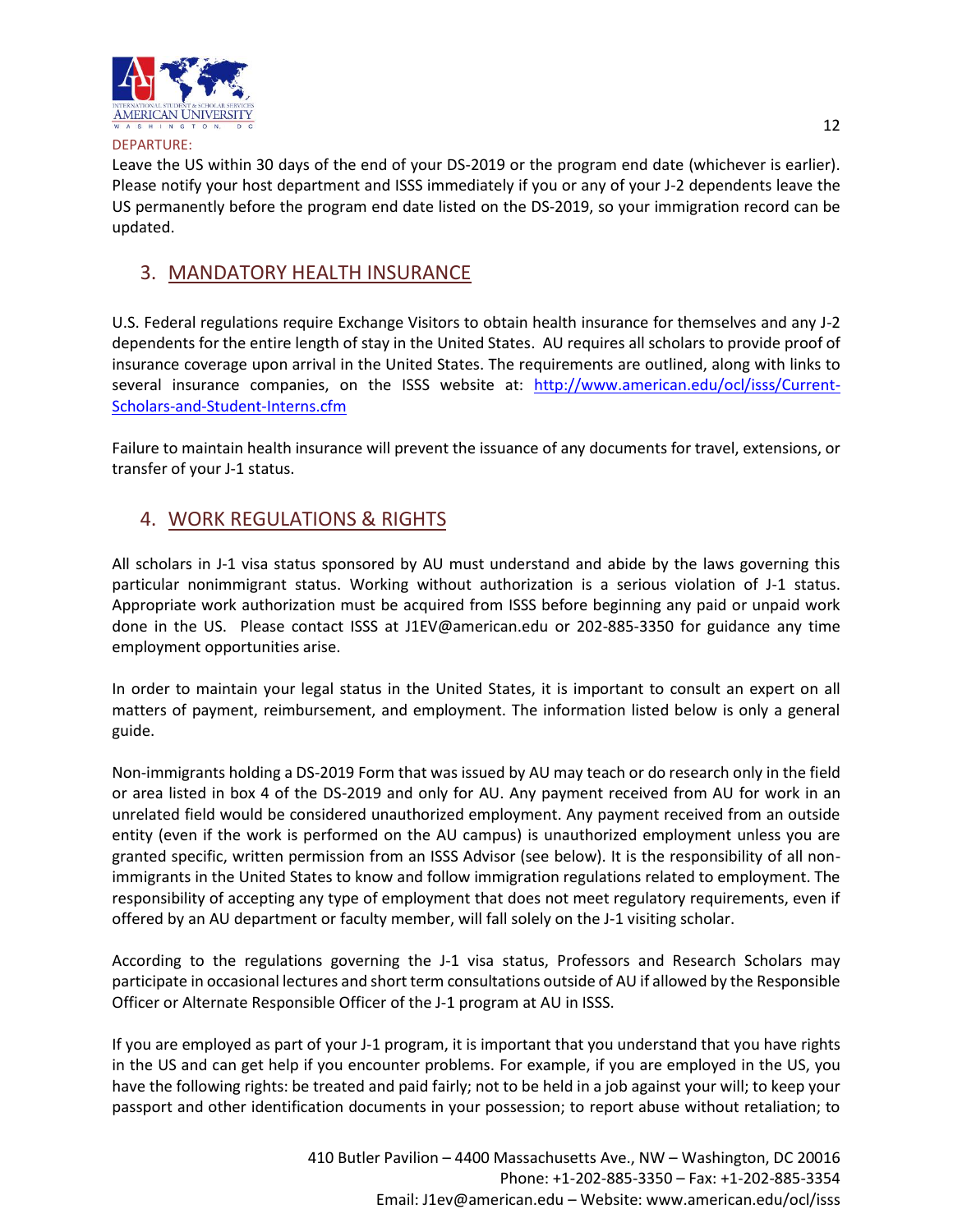

request help from unions, immigrant and labor rights groups and other groups; and to seek justice in U.S. courts. The US Department of State's [Rights and Protections for Temporary Workers website](https://travel.state.gov/content/travel/en/us-visas/visa-information-resources/temporary-workers.html) has information in a number of languages about employee rights and protections. Please review the [Wilberforce Rights Protections](https://travel.state.gov/content/dam/visas/LegalRightsandProtections/Wilberforce/Wilberforce-ENG-100116.pdf) and Resources Pamphlet and other information regarding your rights and protections.

### 5. TAXES

All J-1 scholars will be required to complete at least one tax form by April of the next year, whether or not they have received U.S. source income. Visit the [ISSS website](http://www.american.edu/ocl/isss/taxes.cfm) in mid-February for details and access to free tax software.

U.S. tax laws require that approximately 30% of the U.S.-based income of a foreign national be withheld in the form of taxes. You may, however, reduce this tax burden by taking advantage of certain tax benefits to which your J-1 status may entitle you.

**Tax Treaties:** The United States has negotiated income tax treaties with some countries which may exempt you from paying U.S. income tax altogether. Your eligibility for tax treaty benefits will depend upon the following factors:

- 1. The existence of a tax treaty with your country;
- 2. Your activity in the United States;
- 3. The length of time you may have already been in the United States, if any.

**Social Security Taxes:** Generally, J-1 status holders are exempt from paying U.S. Social Security taxes for two calendar years. Please be sure to note that these are calendar years, not years counted from the date of arrival. For example, a scholar who arrived on December 30, 2014 was exempt from Social Security taxes only in 2014 and 2015, even though s/he was only in the United States for two days in 2014.

### 6. SOCIAL SECURITY NUMBERS

In order to work in the United States, you must apply for a Social Security Number (SSN). All individuals in J-1 status are eligible to apply for a Social Security Number even if they are not currently employed in the United States. This number serves as your unique taxpayer identification number. Please wait until 10 days have passed after your arrival in the United States and completion of clearance with the ISSS office to apply for a Social Security Number to ensure timely processing of your application. To obtain a Social Security Number, you must:

**1. Submit an application to the Social Security Administration (SSA) in person.** Copies of the related application form (SS-5) are available at the Social Security Administration and [online.](https://www.ssa.gov/forms/ss-5.pdf) When completing the SS-5, in Question 3 ("Citizenship"), mark that you are a "Legal Alien Allowed to Work."

### **2. Bring your passport, I-94, DS-2019 Form and job offer letter (if applicable).**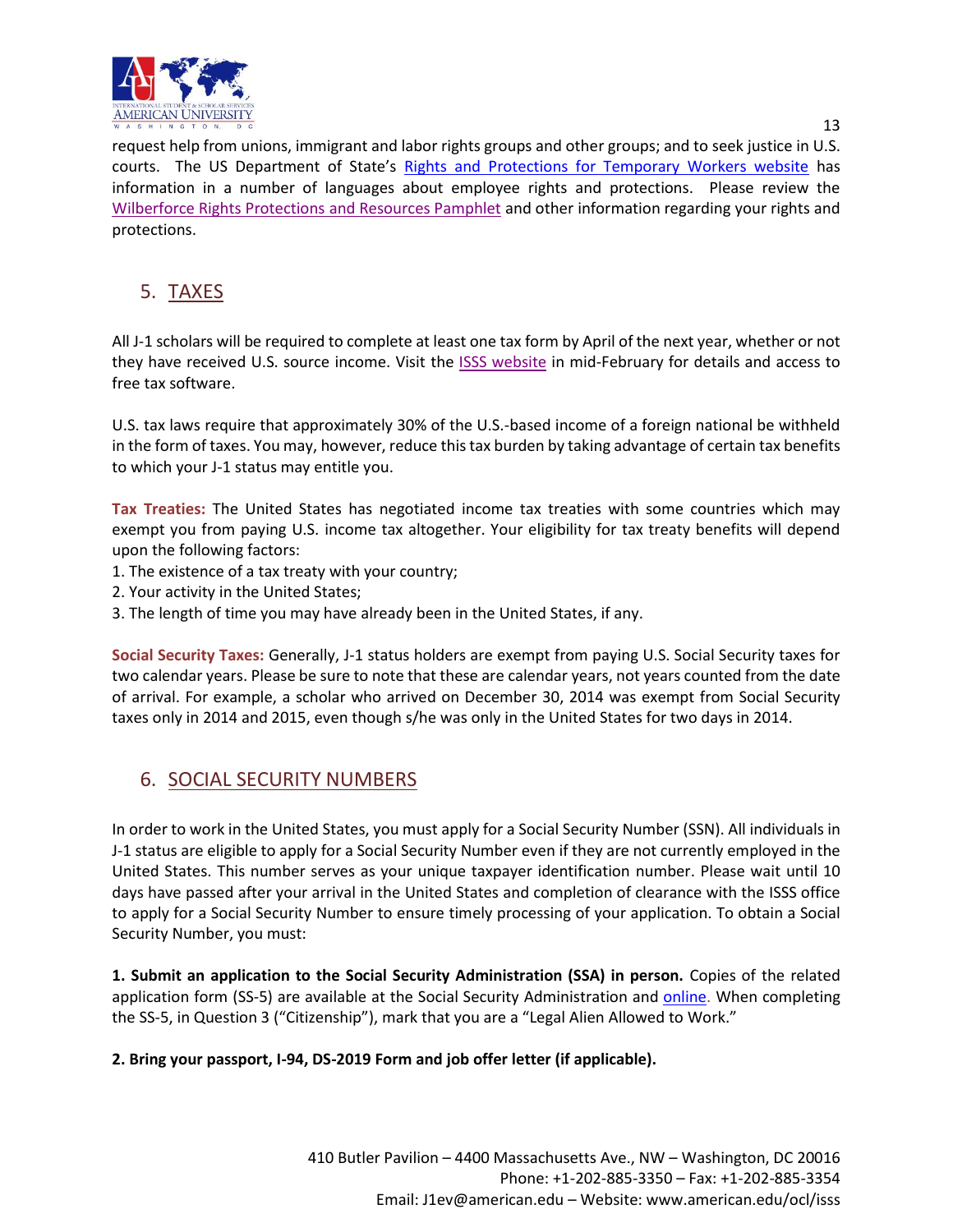

Please note: The Social Security Administration will not issue a Social Security Number if your passport is less than one year old. If you have a new passport, you must also bring a second source of identification (identification card issued in your home country, old passport, etc).

**Processing Time:** The Social Security Administration may take two weeks to three months to process the application. The Social Security card will be sent to the address written on your application form. After accepting your application, the Social Security Administration should give you a receipt notice.

**Social Security Numbers for Family Members:** J-2 dependents are eligible for employment in the United States. A J-2 dependent who intends to seek employment in the United States must first apply for work permission from U.S. Citizenship and Immigration Services (USCIS). After receiving the work permit, s/he can then apply for a Social Security Number. The J-2 dependent is not eligible for a Social Security Number until s/he has received the work permit.

**SSA Office Locations:** The Social Security Administration office closest to AU is located at: 2100 M St. NW, Washington, D.C. and is open 9:00 am  $-$  4:00 pm. While the M Street office is the closest to AU, there are other Social Security Administration offices that may be more convenient for you. More local Social Security Administration office addresses are available on the Social Security Administration website: [www.socialsecurity.gov.](http://www.socialsecurity.gov/)

### 7. LIMITATIONS ON RETURN IN J-1 STATUS:

### **12-month bar on beginning new program as Professor or Research Scholar**

If you were physically present in the US in J-1 or J-2 status for 6 months or more, you cannot begin a new exchange visitor program as a Professor or Research Scholar until 12 months after the end date (or completion date) of the previous J program.

Exceptions:

(A) J-1 Transfers: The 12-month bar is not applicable to those who will begin a program by transferring to a new program sponsor.

(B) Presence in J status of less than 6 months: Anyone whose prior physical presence in J status was of less than six months duration is exempt from the 12-month bar.

(C) Presence in J status as a Short Term Scholar: No time spent as a Short Term Scholar under 22.C.F.R. 62.21 is counted as physical presence that triggers the 12-month bar.

#### **24 month bar on repeat participation as a Professor or Research Scholar:**

If you entered the United states under the Exchange Visitor Program as a Professor or Research Scholar, or you acquired such status while in the United States, and you have completed your J-1 program, you are not eligible for repeat participation as a Professor or Research Scholar for a period of two years following the end date of your program as identified in SEVIS.